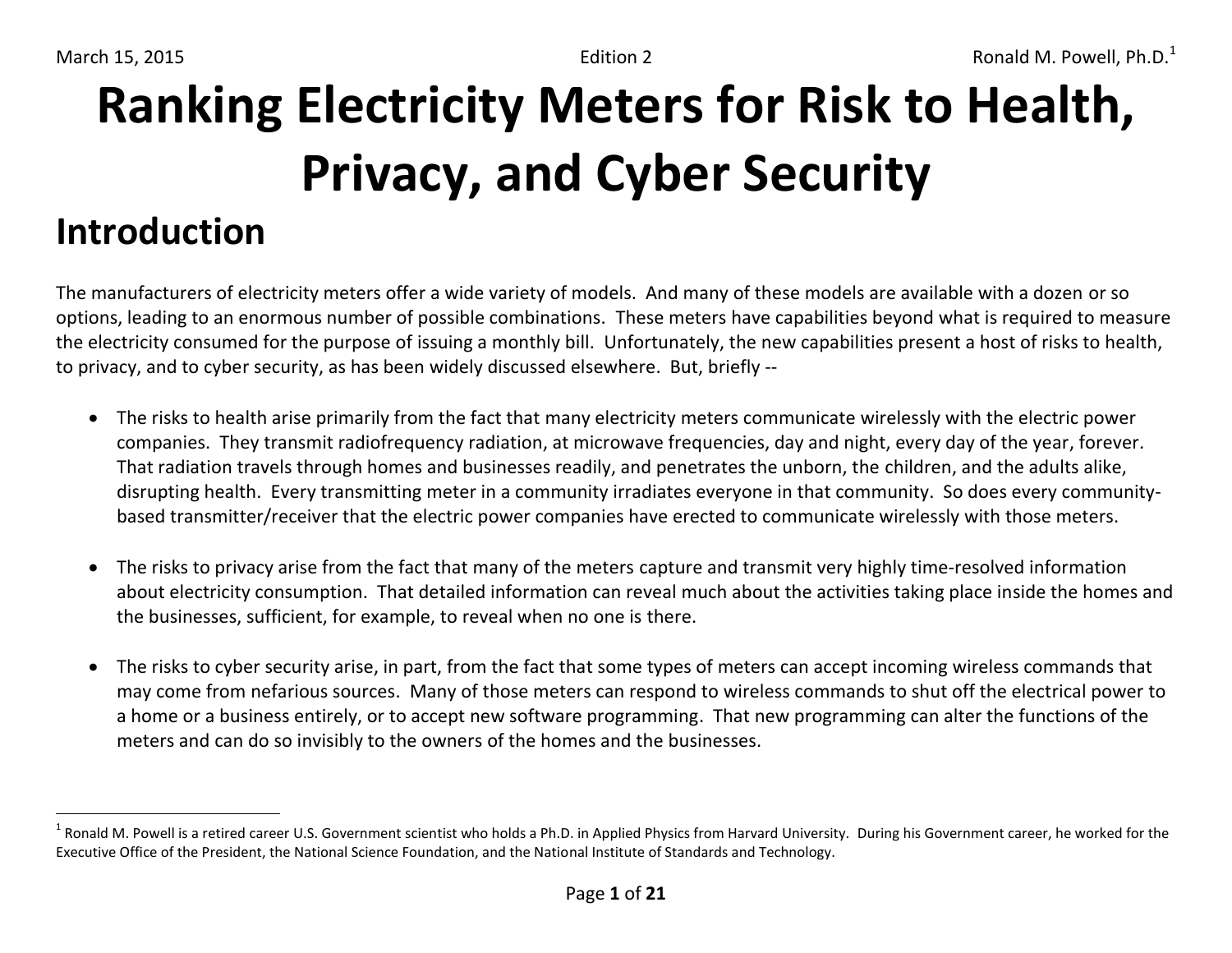The variety of meters now in service, and the many risks that the meters can pose, mean that it has become impossible for the customer of an electric power company to know what capabilities his meter has and what risks those capabilities imply for him, his family, his business, and his community. In short, the electric power companies have moved --

- *from* the accepted practice of measuring electricity consumption once a month for the purpose of issuing a proper monthly bill
- *to* the questionable practice of monitoring the daily activities inside individual homes and businesses, as reflected in their detailed patterns of electricity consumption
- *then* broadcasting those details over the air using wireless technology that pollutes entire communities with hundreds of millions of bursts of microwave radiation every day, forever.

### **Purpose of this Document**

The purpose of this document is to provide some perspective about the types of meters available and the relative risks that they pose. Because there are so many types of meters available, not all of them could be addressed here. The meters selected for this document are those that I have seen in service most often in my state of Maryland, and those that offer the greatest potential for reducing risk to health, privacy, and cyber security.

### **Principal Conclusions**

Only one type of meter, the Traditional Analog Mechanical Meter with No Wireless Communications Capability, represented by the last row in [Figure 1](#page-5-0) on page [6,](#page-5-0) offers *all* three of the following positive characteristics:

- no risk to health from RF radiation exposure, because it generates no RF radiation
- no risk to privacy, because it cannot be remotely read
- no risk to cyber security, because it cannot be remotely accessed so it cannot be hacked.

**In sum, the meter that poses the lowest risk to health, to privacy, and to cyber security is the Traditional Analog Mechanical Meter with No Wireless Communications Capability. Tragically, this is the meter that many electric power companies in Maryland have chosen to remove.**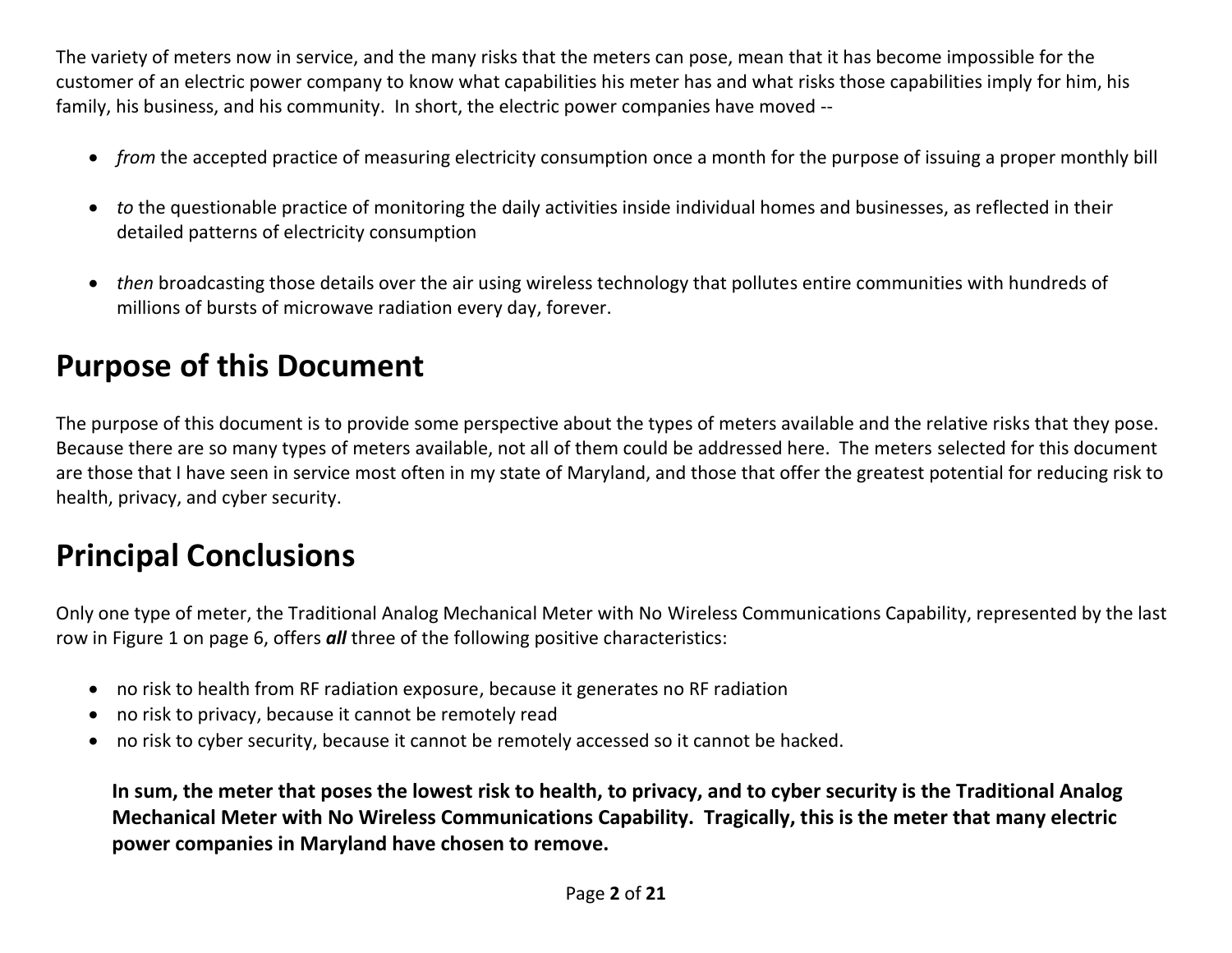Only one type of meter examined here, the Wireless Smart Meter, represented by the first row in [Figure 1](#page-5-0) on page [6,](#page-5-0) has *all* three of the following negative characteristics:

- the highest risk to health because it has the highest Peak Radiofrequency (RF) Power Output, and because it has either the first or the second highest number of bursts of RF radiation per day, depending on its operating mode
- the highest risk to privacy because its data are potentially accessible to the second largest number of people, but with the greatest ease of access to the data stream (because it is wireless), and because it provides data with the greatest timeliness, the greatest granularity (finest time-resolution), and the greatest variety (most types of data), all of which make that data highly intrusive
- the highest risk to cyber security because it is potentially accessible to the second largest number of people, but again with the greatest ease of access (because it is wireless), and because it is the most vulnerable to being harmed itself, and because it is the most able to cause harm
	- o because it contains a shutdown switch capable of shutting off all power to the customer when triggered to do so by a wireless remote signal
	- o because it is software reprogrammable to perform new functions, whether beneficial or harmful, entirely invisibly to the customer.

#### **In sum, the meter that poses the highest risk to health, to privacy, and to cyber security is the Wireless Smart Meter. Tragically, this is the meter that many electric power companies in Maryland have chosen to install.**

The other meters discussed in this document fall somewhere in between the above two meters.

- All of these other meters pose a risk to health from RF radiation exposure, although to widely differing degrees.
- All but one of those other meters pose a risk to privacy.
- Two of those other meters pose a risk to cyber security.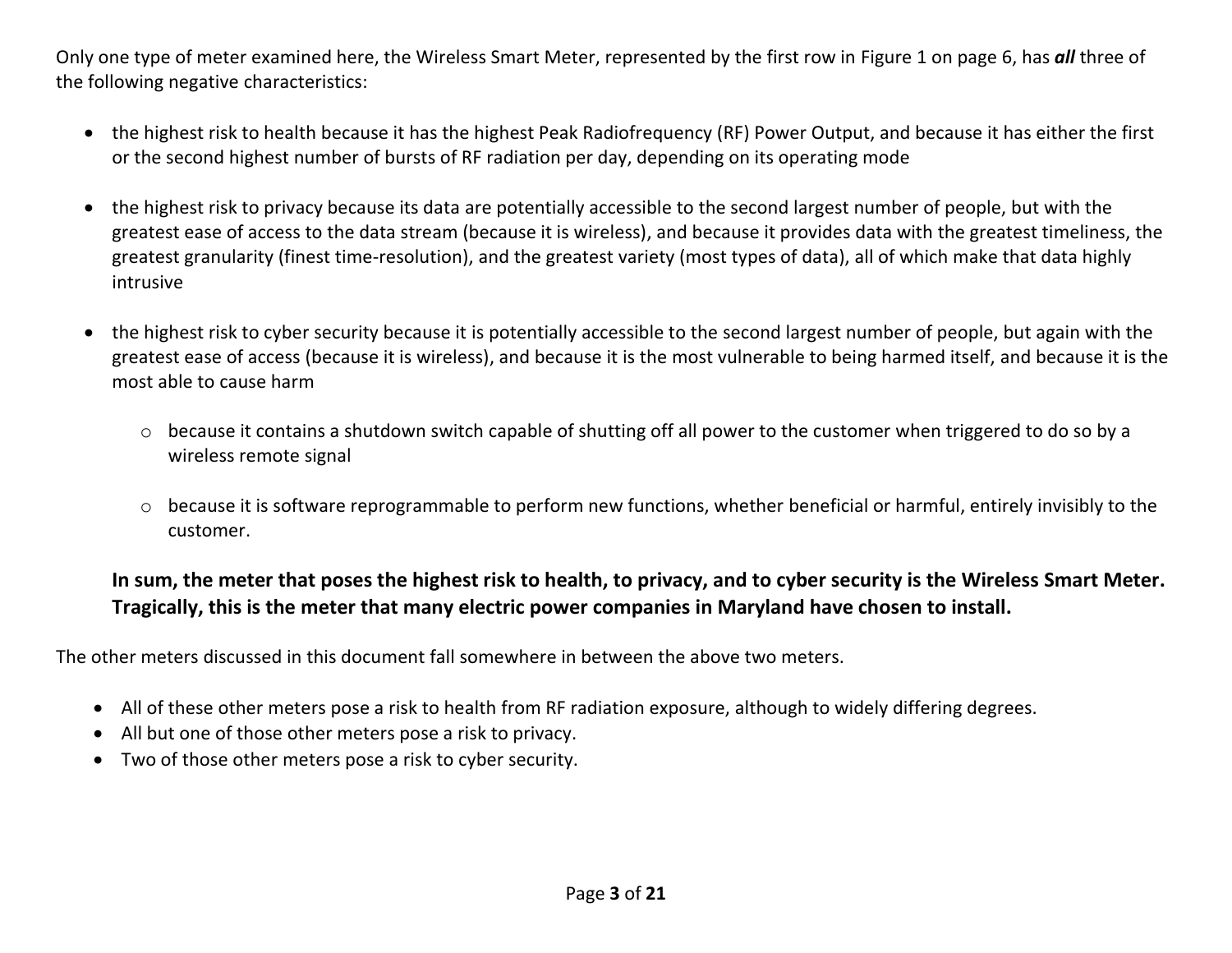### **Organization of this Document**

The rest of this document is organized as follows:

|                                                                      | Page |
|----------------------------------------------------------------------|------|
|                                                                      |      |
|                                                                      |      |
|                                                                      |      |
|                                                                      |      |
|                                                                      |      |
|                                                                      |      |
| Ranking Electricity Meters for Risk to Privacy and Cyber Security 11 |      |
|                                                                      |      |
|                                                                      |      |
|                                                                      |      |
|                                                                      |      |
|                                                                      |      |
|                                                                      |      |

# <span id="page-3-0"></span>**Ranking Electricity Meters for Risk to Health**

[Figure 1](#page-5-0) on page [6](#page-5-0) ranks electricity meters for their risk to health, based on the characteristics of the "Sources of Radiofrequency (RF) Radiation" that the meters contain. All of the terms used in the figure are described in the text that immediately follows the figure.

The rows in the figure name the "Meter Category" into which each meter falls and the "Type of Communication", whether wireless or wired, that each meter employs. In the central part of the figure, the column headings and subheadings describe the "Sources of Radiofrequency (RF) Radiation" in each meter and the characteristics that those sources have that are of relevance to their risk to health. The presence of a red cell in a given row and column means that the meter described in the heading of that row employs the RF radiation source described in the heading of that column and poses a risk to health.

The first of the column subheadings indicates the "Peak RF Power Output" of each RF source. Note that the sources are arranged, from left to right, from the lowest to the highest levels of Peak RF Power Output. Peak RF Power Output is one of the most important factors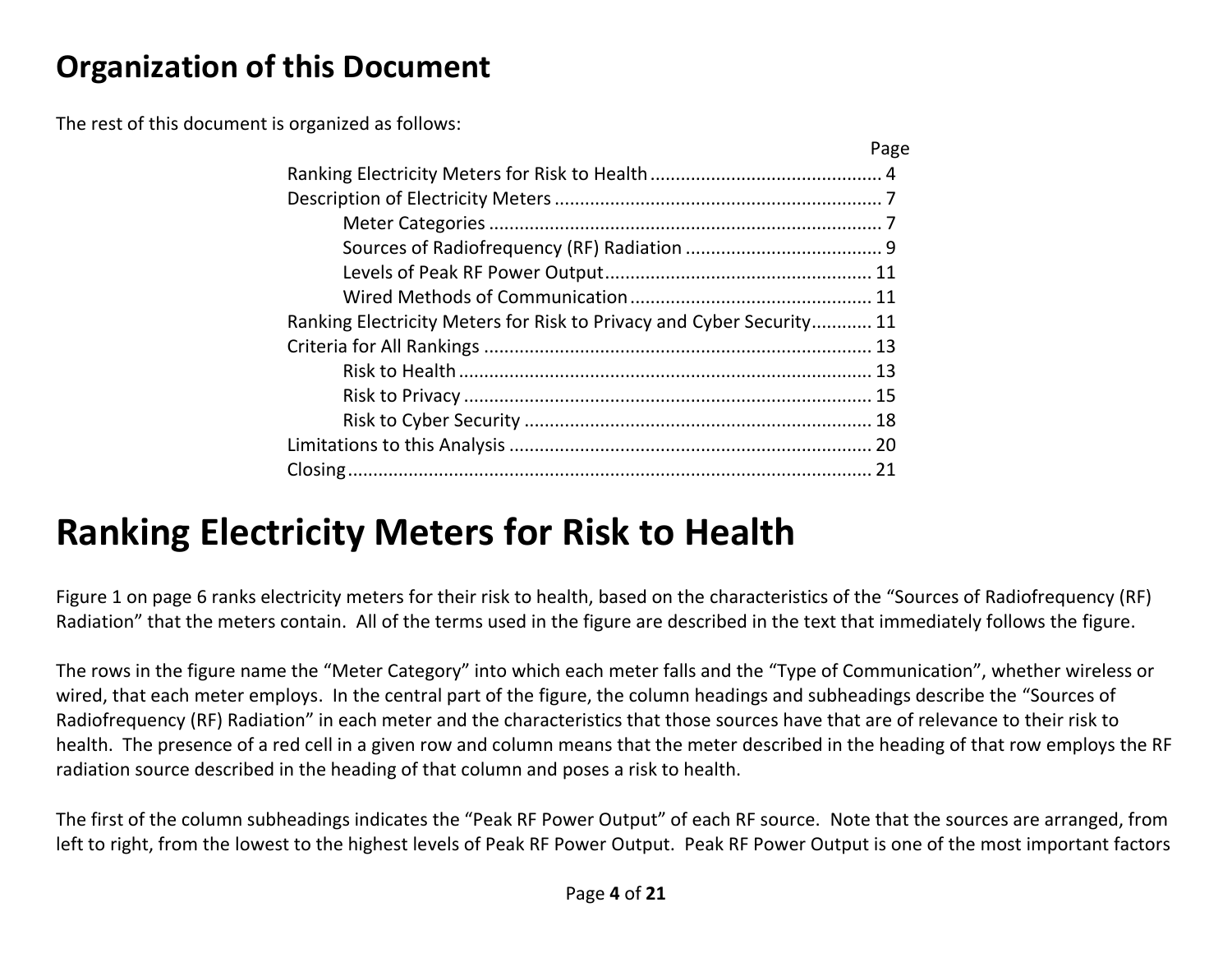affecting the risk to health. The higher the Peak RF Power Output, if other factors are equal, the more RF radiation is being delivered and the higher the associated risk to health.

The second of the column subheadings indicates the number of "Bursts of RF (Radiation) per Day" or per month, if known, issued by each Source of RF Radiation. The higher the number of Bursts of RF Radiation per Day, the more RF radiation is being delivered and the higher is the associated risk to health.

The last column on the right side of [Figure 1](#page-5-0), labelled "Overall Risk", shows a numeric ranking for the "Risk to Health", for each row, that is for a given meter with a given type of communication. The higher that number, the higher is the associated risk to health. All of the numbers in the red cells under "Risk to Health" indicate a *rank order*. That is a Rank 5 meter presents more risk to health than a Rank 4 meter. Rank 5 represents the highest risk, and a blank cell represents the lowest risk. Note that the rankings are not quantitative beyond the order that they indicate. That is, the rankings do not indicate *how much a given meter differs from another*. The quantitative difference is better judged by examining the differences in Peak RF Power Output and in Bursts of RF per Day, where those numbers have been provided. In some cases, I did not have good numbers to offer; but I still made an educated, but only qualitative, guess, such as "very low" or "high". The purpose was to indicate the range into which I would expect the actual numbers, if known, to fall. I flagged each such entry as "unknown".

Note that no meter in [Figure 1](#page-5-0) has Risk 1. That is largely because every electricity meter, except the Traditional Analog Mechanical Meter with No Wireless Communications Capability, has at least two sources of RF Radiation, both of which are very busy generating RF radiation even if at a very low Peak RF Power Output. Only one meter, the Traditional Analog Mechanical Meter with No Wireless Communications Capability, has no sources of RF radiation, and thus merits a blank for Risk to Health, indicating that it is clearly the safest meter for health of them all.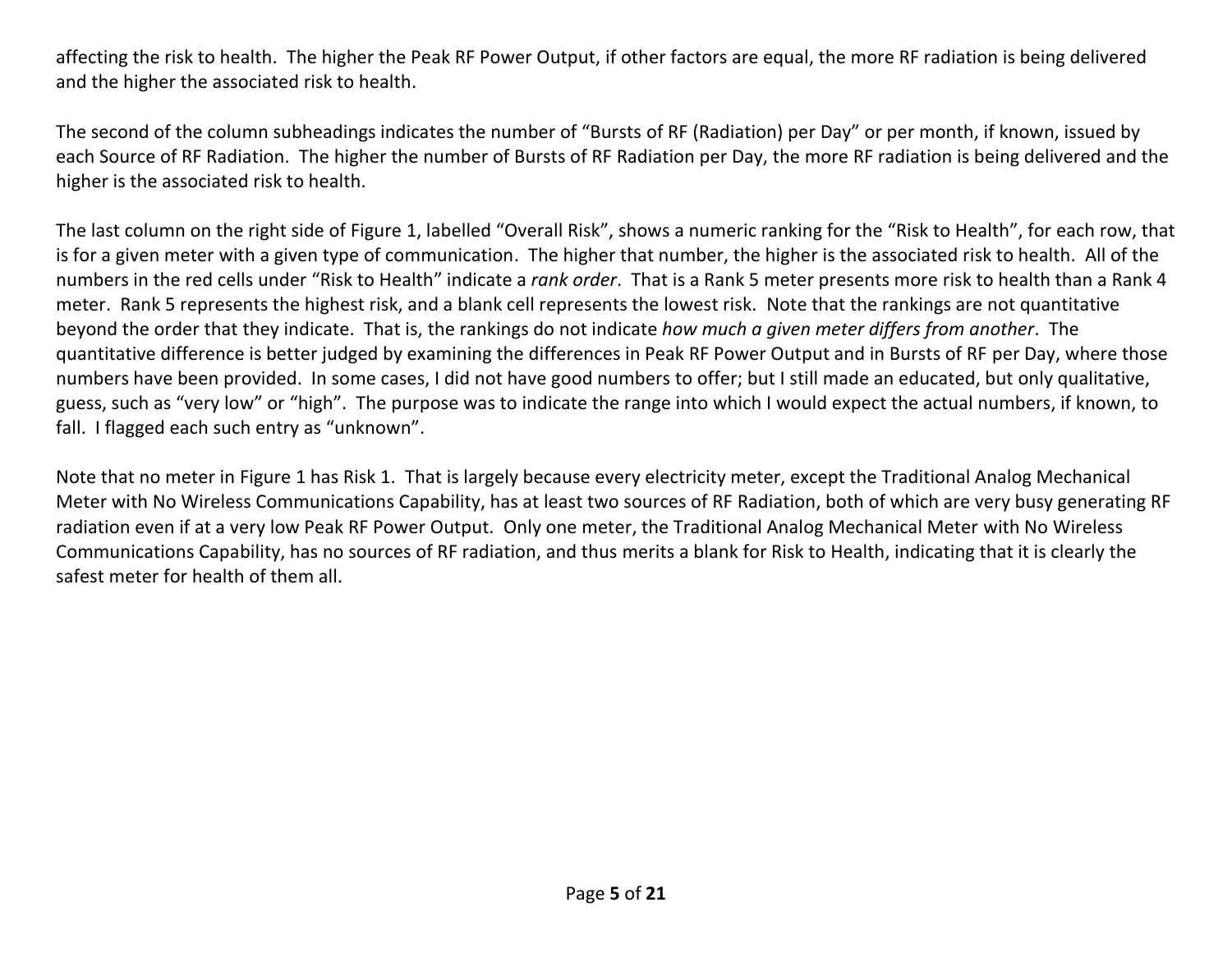### **Figure 1: Ranking Electricity Meters for Risk to Health**

**(RED means "generates radiofrequency radiation at a level potentially risky to health".)**

<span id="page-5-0"></span>

|                                                           |                                                                                            |              | <b>Sources of Radiofrequency (RF) Radiation in Meter</b> |                                            |                                                   |                                                       |                                                                          |                                                     |                                                                                       |                                 |
|-----------------------------------------------------------|--------------------------------------------------------------------------------------------|--------------|----------------------------------------------------------|--------------------------------------------|---------------------------------------------------|-------------------------------------------------------|--------------------------------------------------------------------------|-----------------------------------------------------|---------------------------------------------------------------------------------------|---------------------------------|
| <b>Meter</b><br>Category                                  | <b>Type of</b>                                                                             |              | <b>Unintentional Radiators</b>                           |                                            |                                                   | <b>Overall Risk</b><br>5 is highest.                  |                                                                          |                                                     |                                                                                       |                                 |
|                                                           | Communication                                                                              |              |                                                          | <b>Digital</b><br><b>Electronics</b>       | <b>Switching</b><br><b>Power</b><br><b>Supply</b> | <b>Not Networked</b><br><b>Transmitter/Receiver</b>   |                                                                          | <b>Home Area Network</b><br>(HAN)                   | <b>Wide Area Network</b><br>(WAN)<br>Transmitter/Receiver Transmitter/Receiver        | <b>Blank</b> is<br>lowest.      |
|                                                           | Peak RF Power Output $\rightarrow$<br>Bursts of RF per Day $\rightarrow$<br>wireless wired |              |                                                          | very low<br>(unknown)<br>high<br>(unknown) | very low<br>(unknown)<br>high<br>(unknown)        | low<br>(1 mW)<br>low<br>(8 <sub>per</sub> )<br>month) | low to medium<br>$(1 - 100 \, \text{mW})$<br>high<br>(50,000 per<br>day) | medium<br>$(100 \, \text{mW})$<br>high<br>(unknown) | high<br>$(1000 \, \text{mW})$<br>high<br>$[10,000$ (avg) to<br>190,000 (max) per day] | <b>Risk to</b><br><b>Health</b> |
| <b>SMART</b><br><b>METER</b>                              | WAN/<br><b>HAN</b>                                                                         | $\checkmark$ |                                                          |                                            |                                                   |                                                       |                                                                          |                                                     |                                                                                       | 5                               |
| <b>Digital</b><br><b>Advanced</b><br><b>Metering</b>      | Internet<br>cable/fiber                                                                    |              | $\checkmark$                                             |                                            |                                                   |                                                       |                                                                          |                                                     |                                                                                       | $\overline{2}$                  |
| <b>Infrastructure</b><br>(AMI)                            | <b>Telephone</b><br>landline                                                               |              | $\checkmark$                                             |                                            |                                                   |                                                       |                                                                          |                                                     |                                                                                       | $\overline{2}$                  |
|                                                           | <b>Bubble Up</b>                                                                           | $\checkmark$ |                                                          |                                            |                                                   |                                                       |                                                                          |                                                     |                                                                                       | $\overline{4}$                  |
| <b>Digital</b><br>Automated<br><b>Meter</b>               | <b>Wake Up</b>                                                                             | $\checkmark$ |                                                          |                                            |                                                   |                                                       |                                                                          |                                                     |                                                                                       | $\overline{3}$                  |
| <b>Reading</b><br>(AMR)                                   | Internet<br>cable/fiber                                                                    |              | $\checkmark$                                             |                                            |                                                   |                                                       |                                                                          |                                                     |                                                                                       | $\overline{2}$                  |
|                                                           | <b>Telephone</b><br>landline                                                               |              | $\checkmark$                                             |                                            |                                                   |                                                       |                                                                          |                                                     |                                                                                       | $\overline{2}$                  |
| <b>Basic Digital</b><br><b>Electronic</b><br><b>Meter</b> | <b>None</b>                                                                                |              |                                                          |                                            |                                                   |                                                       |                                                                          |                                                     |                                                                                       | $\overline{2}$                  |
| <b>Analog Meter</b><br>(plus wireless                     | <b>Bubble Up</b>                                                                           | $\checkmark$ |                                                          |                                            |                                                   |                                                       |                                                                          |                                                     |                                                                                       | $\overline{\mathbf{4}}$         |
| digital<br>electronics)                                   | <b>Wake Up</b>                                                                             | $\checkmark$ |                                                          |                                            |                                                   |                                                       |                                                                          |                                                     |                                                                                       | 3                               |
| <b>Traditional</b><br><b>Analog Meter</b>                 | <b>None</b>                                                                                |              |                                                          |                                            |                                                   |                                                       |                                                                          |                                                     |                                                                                       |                                 |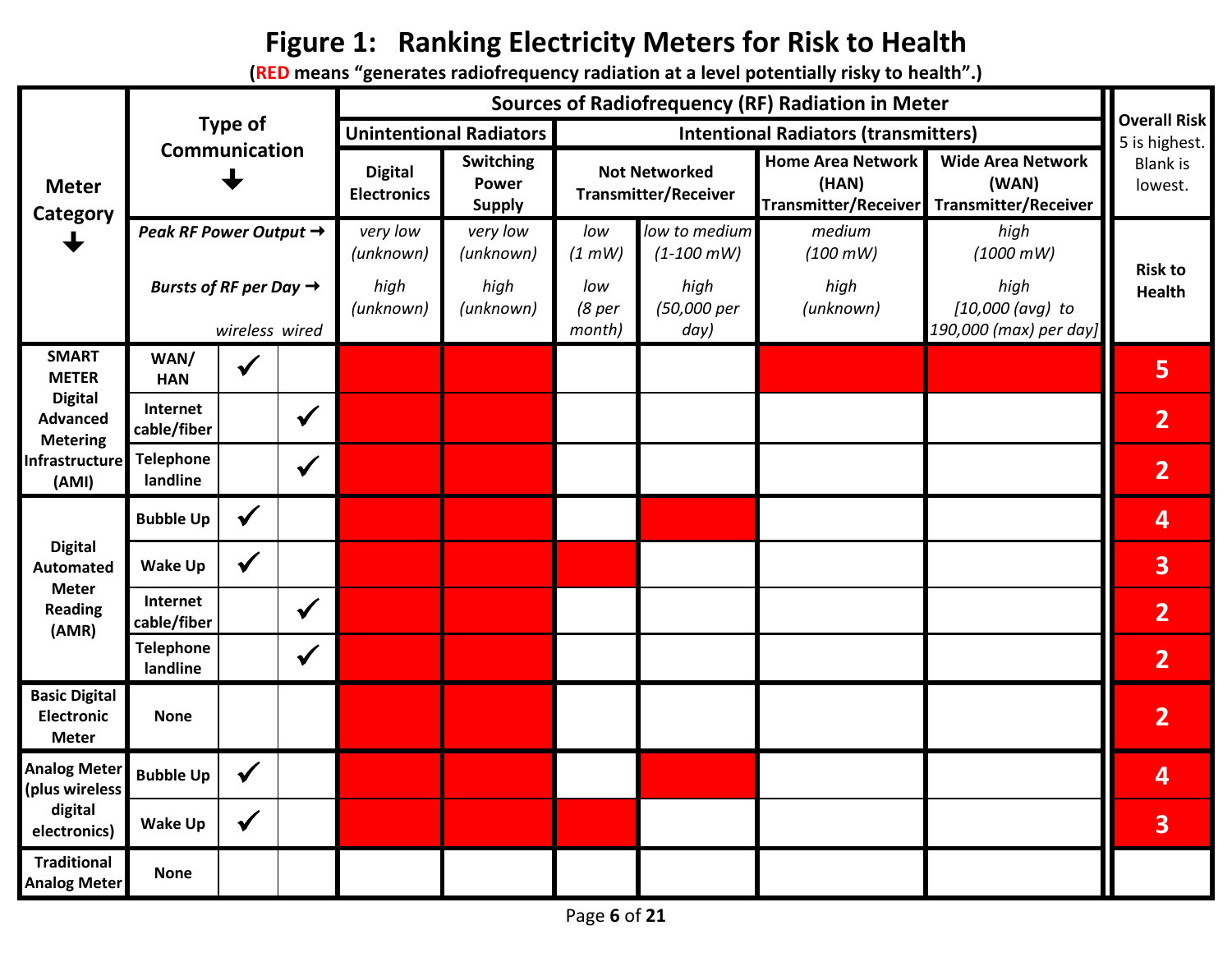# <span id="page-6-0"></span>**Description of Electricity Meters**

### <span id="page-6-1"></span>**Meter Categories**

l

A **Smart Meter** is the key component in what is called the **Advanced Metering Infrastructure (AMI)**. As a result, Smart Meters are often referred to as AMI Meters. The Smart Meter is a digital electronic device that monitors the flow of electricity into, and out of, a customer's residence or business and provides two-way communication between the customer's meter and the electric power company. The information sent to the electric power company describes many characteristics of that flow of electricity, and on a very timely and highly time-resolved ("granular") basis. That communication is usually accomplished with a **wireless** transmitter/receiver, called a Wide Area Network (WAN) because it has a high enough Peak RF Power Output to travel great distances. It is this WAN which gives rise to most of the health concerns about Smart Meters, while simultaneously heightening both the privacy and the cyber-security concerns, both because of the wide area covered by the signals and because of the accessibility of any signal sent through the air.

Each Smart Meter can be, and usually is, equipped with a second **wireless** transmitter/receiver, called a Home Area Network (HAN), to communicate wirelessly with individual so-called Smart Appliances located inside a home or a business, further heightening health, privacy, and cyber-security concerns. The HAN is intended to return to the electric power company information on the identity and the use of each Smart Appliance in a home or business. Whether the HAN can also enable the electric power company to control those Smart Appliances is unknown to me.

Communication between Smart Meters and electric power companies can also be accomplished with **wired** technologies, such as telephone landlines and Internet connections (cable or fiber), which significantly reduce the radiation exposure produced by the Smart Meters, but do not eliminate it entirely. Wired communications for Smart Meters are not employed in Maryland, as far as I know. As an example of a **wired** installation, fiber optic cable is employed in Chattanooga, Tennessee to communicate with that town's Smart Meters.<sup>2</sup>

The digital **Automated Meter Reading (AMR)** meter is another category of digital electronic device that monitors the flow of electricity into, and out of, a customer's residence, but not usually at as high a level of detail as a Smart Meter. The AMR meter can provide **wireless** communication but not usually directly back to the electric power company. Rather, the AMR meters communicate wirelessly with a passing utility vehicle (drive-by reader) or with a passing meter reader on foot (walk-by reader), each equipped with

<sup>&</sup>lt;sup>2</sup> Your Gig is Here. Right here, in Chattanooga [\(http://www.chattanoogagig.com/\)](http://www.chattanoogagig.com/). How Chattanooga beat Google Fiber by half a decade, The Washington Post, September 17, 2013. [\(http://www.washingtonpost.com/blogs/the-switch/wp/2013/09/17/how-chattanooga-beat-google-fiber-by-half-a-decade/](http://www.washingtonpost.com/blogs/the-switch/wp/2013/09/17/how-chattanooga-beat-google-fiber-by-half-a-decade/) ).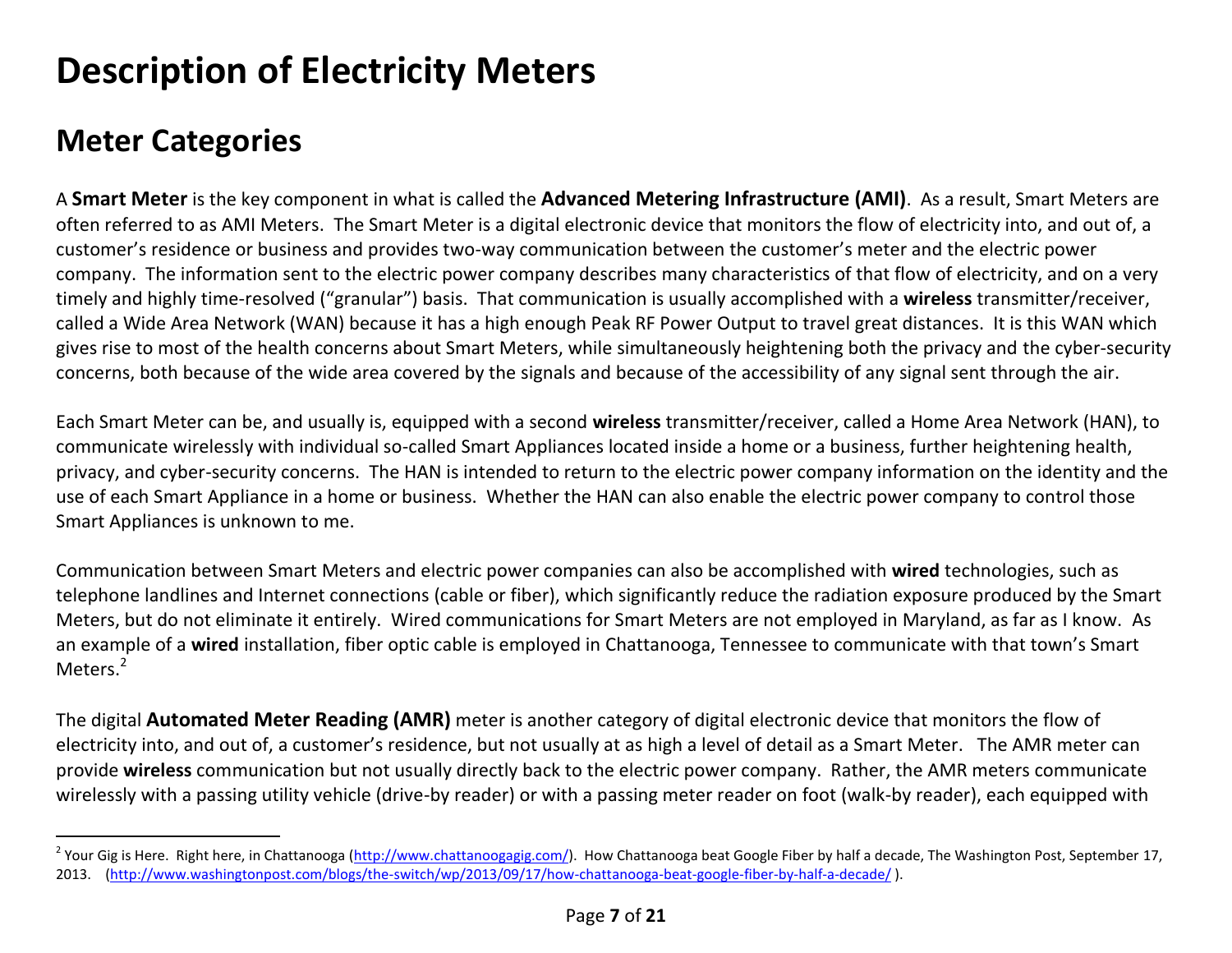the electronic equipment needed to communicate with the AMR meter. Because the distance over which the AMR meter must communicate is shorter than that of a Smart Meter, the Peak RF Power Output of an AMR meter is usually less than that of a Smart Meter. Two different types of wireless communications are offered: Bubble Up and Wake Up. They are described on page [9.](#page-8-1) If equipped with the proper options, AMR meters can also communicate through wired Internet connections (either cable or fiber optic) or through telephone landlines. Either of these latter two approaches enables communication all the way back to the electric power company, so no drive-by or walk-by meter reader is required.

A **Basic Digital Electronic Meter** is the simplest of all digital electronic meters. It does not employ any wireless or wired communications technology. Such meters are read by a walk-by meter reader who must enter the customer's property. These meters have just two sources of RF radiation -- digital electronics and switching power supply -- so they pose a lower risk to health than some of the other meters. These meters may be able to store a very large amount of data collected between readings by the walk-by meter reader, depending on the options (such as additional electronic memory) that they contain, which may raise some privacy concerns. And that data may be readable very quickly through an electronic or optical interface that the walk-by meter reader connects to the meter. But because such included capability is optional and because these meters are read infrequently (once a month typically), I have ranked these meters as having no risk to privacy. These meters pose no risk to cyber security, either, since they cannot be remotely accessed and therefore cannot be hacked.

An **Analog Meter (plus wireless digital electronics)** is a Traditional Analog Mechanical Meter or, equivalently, a Traditional Analog *Electromechanical* Meter, to which has been added digital electronic circuits, powered by a switching power supply, to give the meter wireless Wake-Up or wireless Bubble-Up communications capability. These capabilities are discussed further on page [9.](#page-8-1) They enable the meter to be read remotely from a short distance by a drive-by or a walk-by meter reader so that the meter reader does not have to enter the customer's property.

The **Traditional Analog Mechanical Meter with no Wireless Communications Capability** or, equivalently, the Traditional Analog *Electromechanical* Meter with No Wireless Communications Capability, is what is usually meant when the shorter descriptions -- Analog Meter, or Analog Mechanical Meter, or Analog Electromechanical Meter -- are used. This meter contains no digital electronic circuits and thus needs no switching power supply to power those circuits. This type of meter contains no sources of RF radiation, whether intentional or unintentional, and thus does not give rise to a risk to health from exposure to RF radiation. This type of meter also poses no risk to privacy because it cannot be remotely read, and it poses no risk to cyber-security because it cannot be remotely accessed and therefore cannot be hacked. This result is reflected in the blank cells across the bottom row of [Figure 1](#page-5-0) and the bottom row of [Figure 2,](#page-11-0) reflecting the fact that this meter is the safest one available with regard to risk to health, privacy, and cyber security.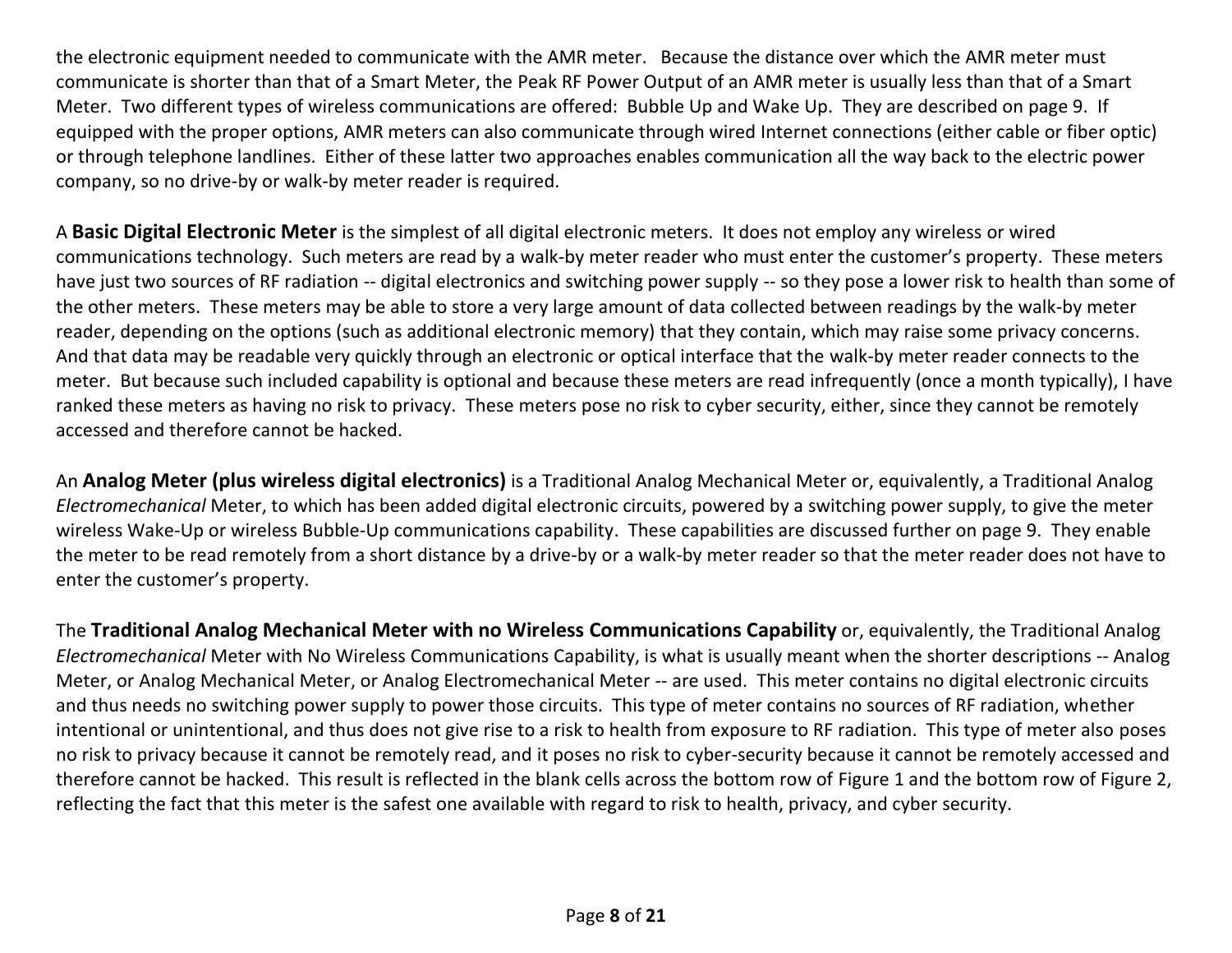### <span id="page-8-0"></span>**Sources of Radiofrequency (RF) Radiation**

All of the sources of RF radiation in electricity meters can radiate directly into the air. Those sources can also deliver RF electrical current directly into the house wiring, or they can induce RF electrical current in the house wiring, which then can radiate into the air. The sources of radiation are described below in order of increasing Peak RF Power Output. While the sources are of widely different levels, even the least powerful of them, the "Unintentional Radiators", can disrupt highly sensitive individuals and thus cannot be ignored.

**Unintentional Radiators** are sources of radiofrequency radiation that radiate because of their inherent nature, not because the radiation is needed to perform a communications function.

**Digital Electronics** operate by turning the flow of electrical current on and off sharply and rapidly. These transitions in current flow produce unintentional radiofrequency radiation, whether or not the same electronics also produce intentional radiofrequency radiation for wireless communication. This unintentional radiation is likely lower in Peak RF Power Output, and higher in frequency, than the unintentional RF radiation from Switching Power Supplies.

**Switching Power Supplies** convert the high incoming line voltage from the electrical power system to the lower voltages required to power digital electronic circuits. In this conversion process, these supplies turn the flow of electrical current on and off sharply and rapidly. These transitions in current flow produce unintentional radiofrequency radiation. This unintentional radiation is likely higher in Peak RF Power Output, and lower in frequency, than the unintentional RF radiation from Digital Electronics. (Switching power supplies are also called switched-mode power supplies or switching-mode power supplies.)

**Intended Radiators** are sources of radiofrequency radiation that must radiate to perform their intentional function, which in this case is the transmission of information in a wireless communication system.

The **Not Networked Transmitter/Receiver** category includes both the Bubble-Up and the Wake-Up types of communication for electricity meters. Together these two types of communication are sometimes called "encoder, receiver, transmitter" or "ERT" communications. The meters are not linked together in a network.

<span id="page-8-1"></span>**Bubble-Up** meters send their meter readings as wireless signals every second or so, all day and all night long, every day of the year. The purpose of such frequent transmissions is to assure that a signal is available whenever a drive-by or a walk-**b**y employee of the electric company passes with electronic equipment that can pick up and store the information carried by that signal. Bubble-Up meters are offered with Low and Medium Peak RF Power Outputs. I have not yet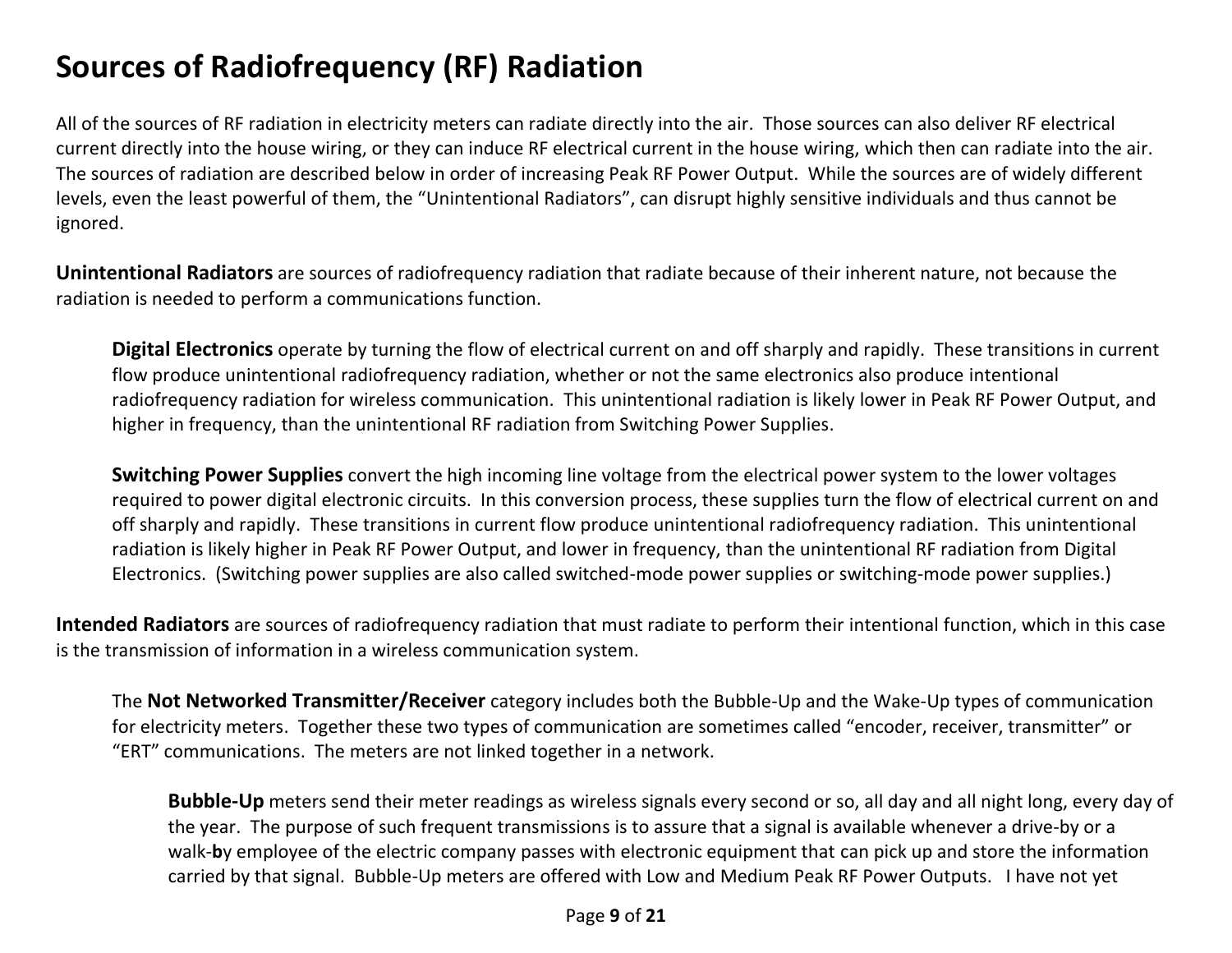learned whether some Bubble-Up meters have a receiver for a different purpose, such as to accept changes in their internal programming.

**Wake-Up** meters contain receivers that listen for a wireless signal (a "Wake-Up" signal) transmitted by a drive-by or a walk-by meter reader and then respond with a series of transmissions that contain the meter's information. Eight such transmissions, one immediately after the other, appear common. The Wake-Up meters do not transmit at all in between such wake-up signals. As far as I can determine, Wake-Up meters operate only at Low Peak RF Power Output. Because of their infrequent transmissions and their Low Peak RF Power Output, Wake-Up meters produce much less radiofrequency radiation than Bubble-Up meters.

A **Home Area Network (HAN) Transmitter/Receiver** is one of two wireless methods of two-way communication that is usually, but not always, included in Wireless Smart Meters. The HAN is sometimes called the Zigbee Network, after the technology on which it is based. The HAN is designed to communicate with emerging so-called Smart Appliances inside each home or business. The purpose is to monitor those appliances and to transfer information about their identity and their use back to the electric power company. It is possible, but not yet clear to me, that the HAN will enable the electric power companies to exert a degree of remote control over Smart Appliances. The HAN transmits RF radiation (at microwave frequencies) with a Medium Peak RF Power Output. I have not yet found data on how often the HAN transmits its bursts of RF radiation, but I suspect that the burst rate will be high, like that of other types of local area networks (LANs). Depending on that answer, the radiation produced by the HAN may rival or exceed the radiation produced by the WAN.

A **Wide Area Network (WAN)** is a wireless method of two-way communication for Smart Meters and usually takes the form of a so-called Mesh Network. The WAN transmits RF radiation (at microwave frequencies) at a High Peak RF Power Output and thus has considerable range, hence the "wide" in Wide Area Network. In such a network the Smart Meters communicate with each other constantly. Each Smart Meter sends information about the use of electricity in the home or the business that it primarily serves. Each Smart Meter also relays information from the Smart Meters of neighboring homes and businesses. This relay action helps to assure that the information ultimately reaches the community-based transmitters/receivers, erected by the electric power company, which then transmit the information back to the company by any of a variety of methods. The intense level of communication employed by this Mesh Network results in 10,000 bursts of RF radiation per day from each meter (on average) and up to 190,000 bursts of RF radiation per day (at a maximum) from each meter. *3* Because of this intense level of communication, the number of bursts of RF radiation blanketing an entire community equipped with Smart Meters can reach tens of millions to hundreds of millions of bursts per day. That does not count the bursts of radiation sent throughout the

l

<sup>&</sup>lt;sup>3</sup> Pacific Gas and Electric Company's Response to Administrative Law Judge's October 18, 2011 Ruling Directing it to File Clarifying Radio Frequency Information, page 5. [\(http://emfsafetynetwork.org/wp-content/uploads/2011/11/PGERFDataOpt-outalternatives\\_11-1-11-3pm.pdf\)](http://emfsafetynetwork.org/wp-content/uploads/2011/11/PGERFDataOpt-outalternatives_11-1-11-3pm.pdf)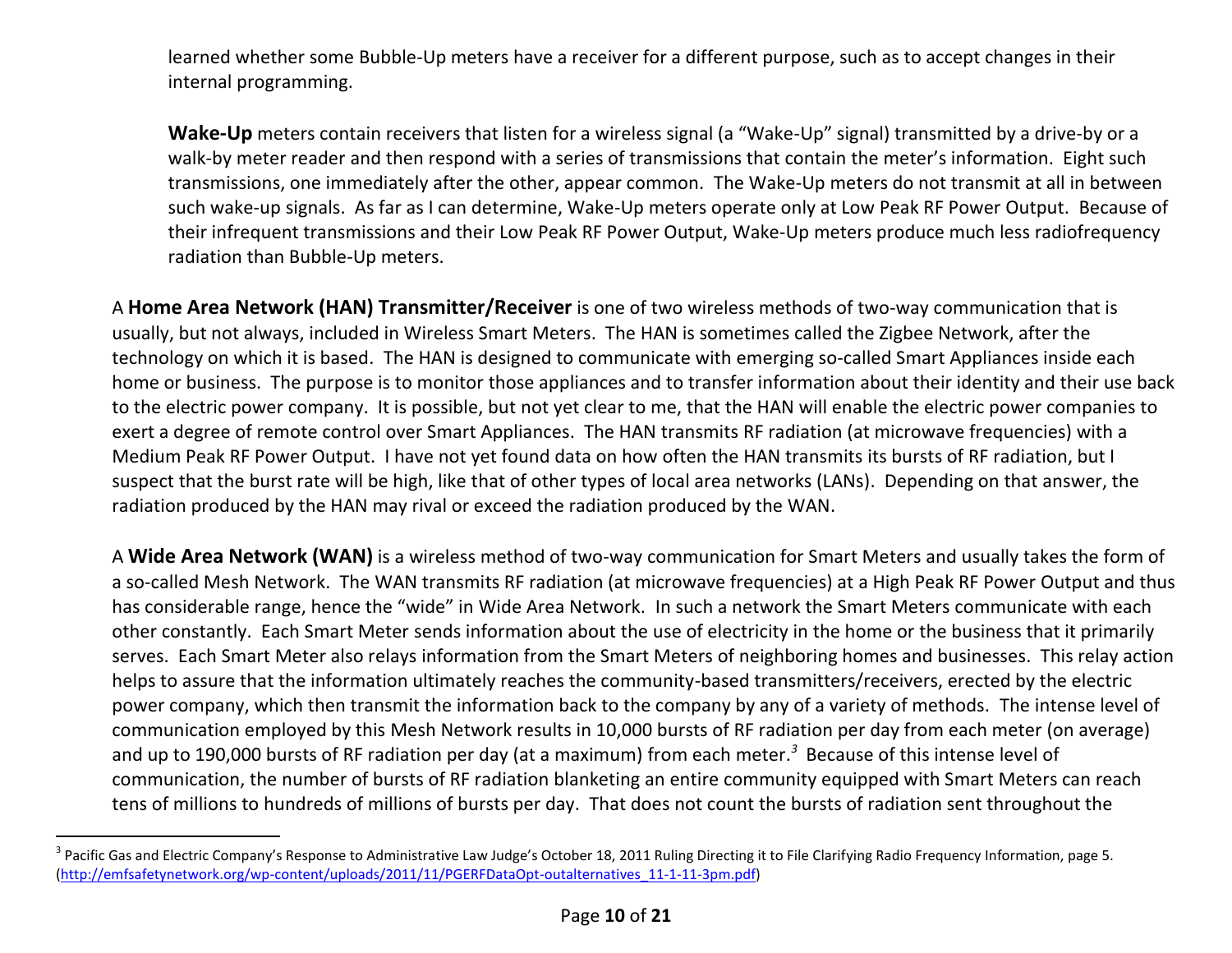community by the community-based transmitters/receivers erected by the electric power company to communicate with the Smart Meters. I have not yet found any data on the Peak RF Power Output, or the Bursts of RF Radiation per Day, of such transmitters/receivers.

### <span id="page-10-0"></span>**Levels of Peak RF Power Output**

Four levels of Peak RF Power Output are referenced in this document:

- "Very Low" power means well below 1 milliwatt (mW) of Peak RF Power Output.
- "Low" power means 1 milliwatt (mW) of Peak RF Power Output.
- "Medium" power means 100 milliwatts (mW) of Peak RF Power Output.
- "High" power means 1000 milliwatts (mW), which is equivalent to 1 watt (W), of Peak RF Power Output.

### <span id="page-10-1"></span>**Wired Methods of Communication**

Some Smart Meters, and some AMR Meters, can be equipped to return information to the electric power company through wired communications systems. These systems employ no intentional radiators and thus do not raise health concerns associated with intentional RF radiation itself. They still employ digital electronics and switching power supplies, however; so they do still add to the level of unintentional RF radiation in the environment. Two types of wired communications systems are referenced in this document:

- The **"**Internet" can be used via wired technologies, such as coaxial cable and fiber-optic cable.
- "Telephone Landlines" can be employed that are based on copper wiring, coaxial cable, and fiber-optic cable.

# <span id="page-10-2"></span>**Ranking Electricity Meters for Risk to Privacy and Cyber Security**

[Figure 2](#page-11-0) on page [12](#page-11-0) addresses the same Meter Categories and the same Types of Communication that are addressed in [Figure 1](#page-5-0) with regard to Risk to Health. But [Figure 2](#page-11-0) addresses the Risk to Privacy and the Risk to Cyber Security. However, for purposes of easy comparison, the overall findings for Risk to Health from [Figure 1](#page-5-0) are carried forward and placed in the Overall Risk column on the right side of on [Figure 2.](#page-11-0)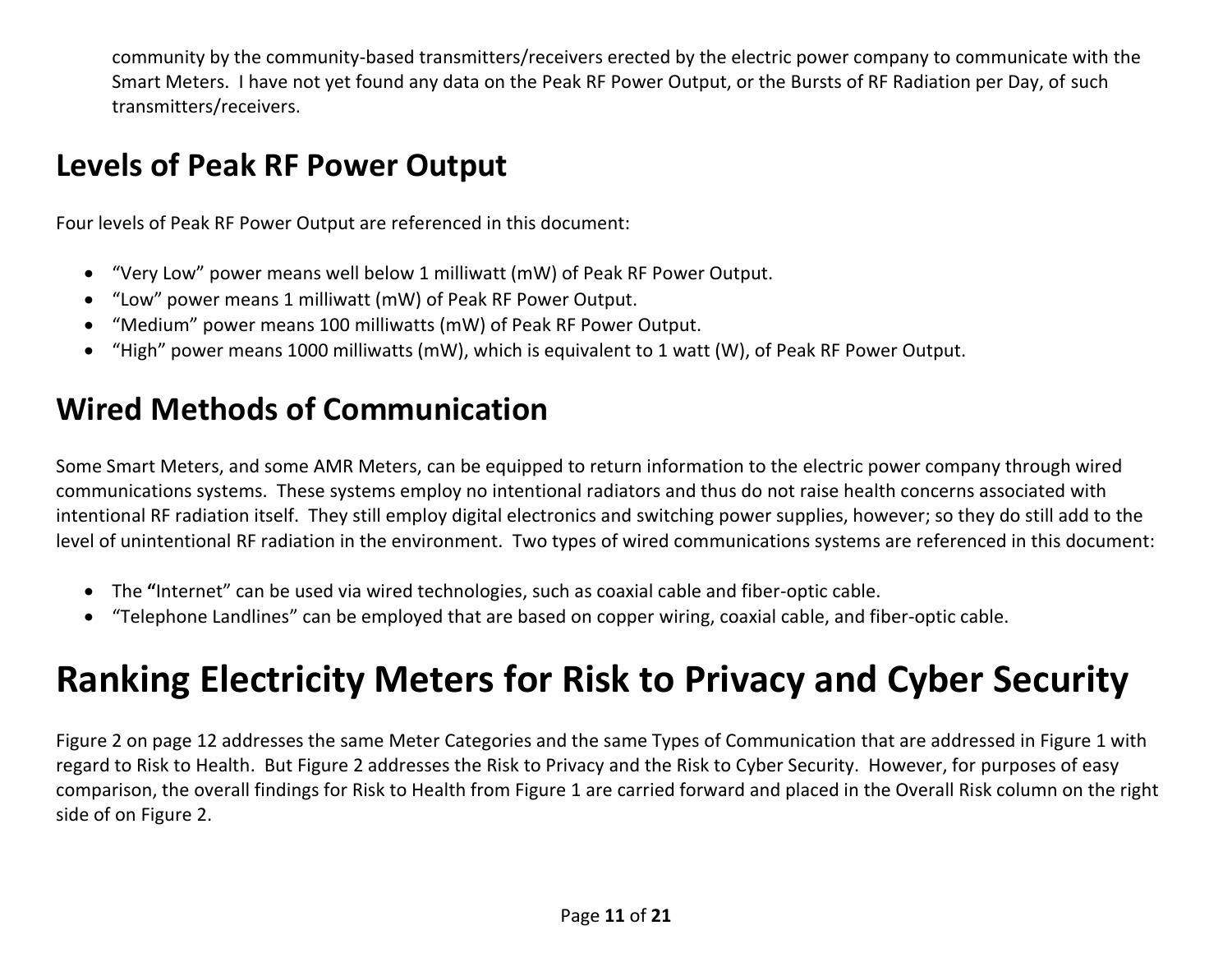### **Figure 2: Ranking Electricity Meters for Risk to Privacy and Cyber Security**

<span id="page-11-0"></span>**Type of Communication**<br>**Risk to Privacy The Risk to Cyber Security Communication Communication** 5 is highest. Blank is lowest. **Remote Access to Data Stream Nature of Data** <sup>R</sup>**emote Access to Being Harmed or to Vulnerability of Meter**<br>to Being Harmed or to **Vulnerability of Meter to Meter Meter Number of People Number of People Doing Harm** Number of People Number of People Ease of Gaining<br>Remote Access **Risk Ease of Gaining Ease of Gaining Remote Access Remote Access**  Remote Access Ease of Gaining Remote Access Remote Access with Potential **with Potential Remote Access** with Potential **with Potential Remote Access Risk Risk Category** *Criteria for* **Granularity to Timeliness Variety to to Cyber** *Ranking* **Health Privacy Security**  *wireless wired* **WAN/ SMART METER HAN 4 5 5 5 5 4 5 5 5 5 5 Digital Advanced Internet cable/fiber 5 2 5 5 5 5 2 5 2 4 4 Metering Infrastructure Telephone landline 1 1 1 5 5 1 1 5 2 3 3 (AMI) Bubble Up 3 5 5 5 2 3 5 4 4 Digital Wake Up 2 5 1 1 2 2 5 3 2 Automated Internet Meter Reading cable/fiber 5 2 5 5 2 5 2 2 4 (AMR) Telephone landline 1 1 1 1 2 1 1 2 1 Basic Digital Electronic Meter None 1 1 1 2 Bubble Up 3 5 5 5 2 3 5 4 4 Analog Meter (plus wireless digital Wake Up 2 5 1 1 2 2 5 3 2 electronics) Traditional Analog NoneMeter**

**(RED** means risk to health. **BLUE** means risk to privacy. **GREEN** means risk to cyber security.)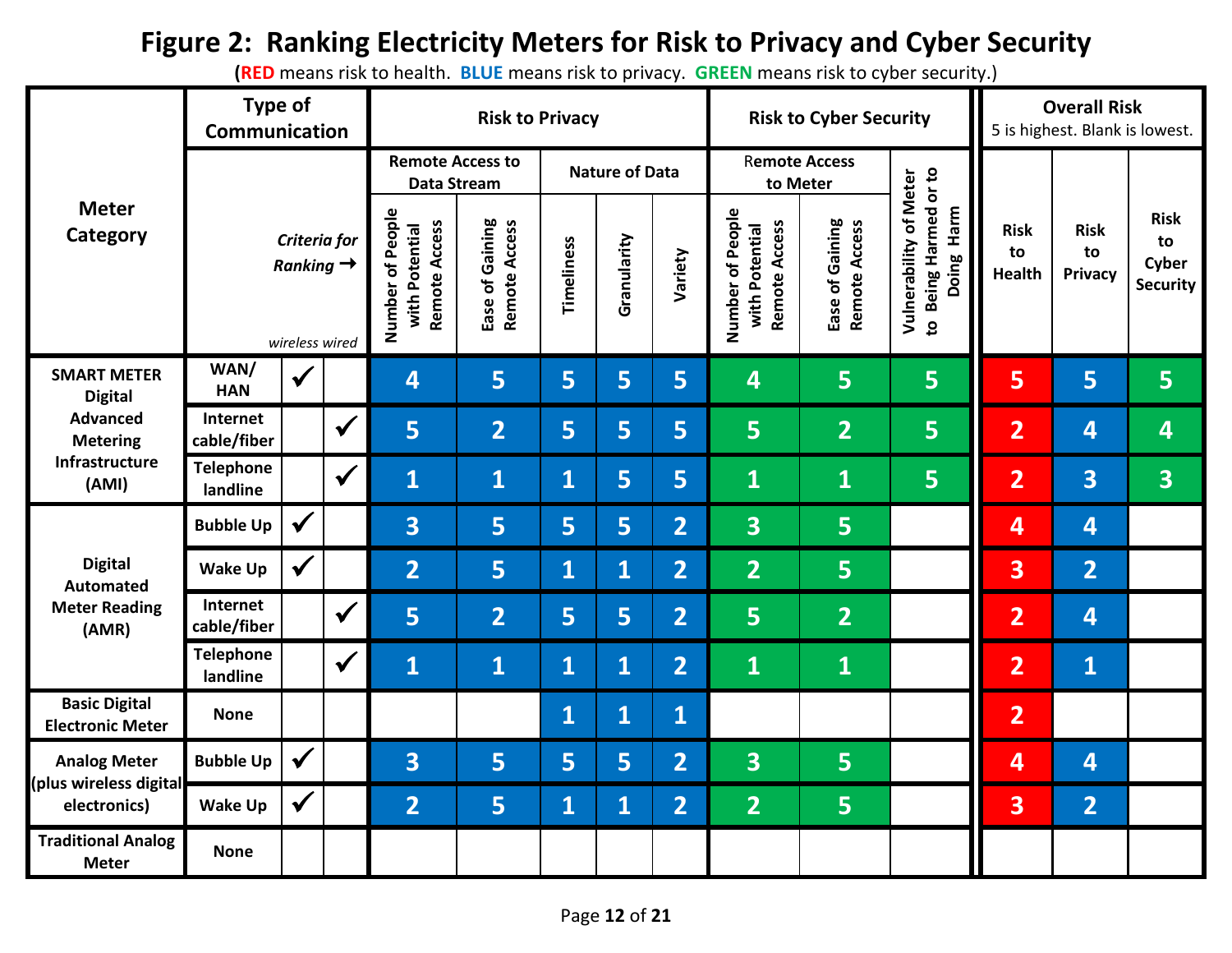# <span id="page-12-0"></span>**Criteria for All Rankings**

There are many characteristics of each electricity meter that affect the risk that it poses to health, to privacy, and to cyber security. Unfortunately, information is not publically available for many of those characteristics. The characteristics for which some information is available, and which I have selected for use here, are shown in the column headings in [Figure 2.](#page-11-0)

Legitimate disagreement about the risk rankings is entirely understandable if only because there are many different configurations possible for even a single model of an electricity meter, and because individual judgment has to be exercised to produce any risk rankings. Even so, my hope is that the overall rankings presented here will be useful to identify at least:

- the type of meter that presents the highest risk
- the type of meter that presents the lowest risk
- the types of meters that fall in between, even if there is disagreement about the relative rankings of those in between.

Here are the criteria that I have used for ranking risk in each of the three risk categories:

### <span id="page-12-1"></span>**Risk to Health**

Risk to Health is higher when the RF radiation exposure produced is higher. And the RF radiation exposure is higher when the Peak RF Power Output is higher, and when the number of bursts of RF radiation per day is higher, other factors being equal.

#### **Peak RF Power Output**

| Risk | High Peak RF Power Output (1 watt)           |
|------|----------------------------------------------|
|      | Medium Peak RF Power Output (100 milliwatts) |
|      | Low Peak RF Power Output (1 milliwatts)      |
|      | no RF Power Output                           |

When the Peak RF Power Output was unknown, as it was for Digital Electronics and Switching Power Supply in [Figure 1](#page-5-0) on page [6,](#page-5-0) I made an educated, but qualitative, guess, specifically "very low" and marked that entry "unknown".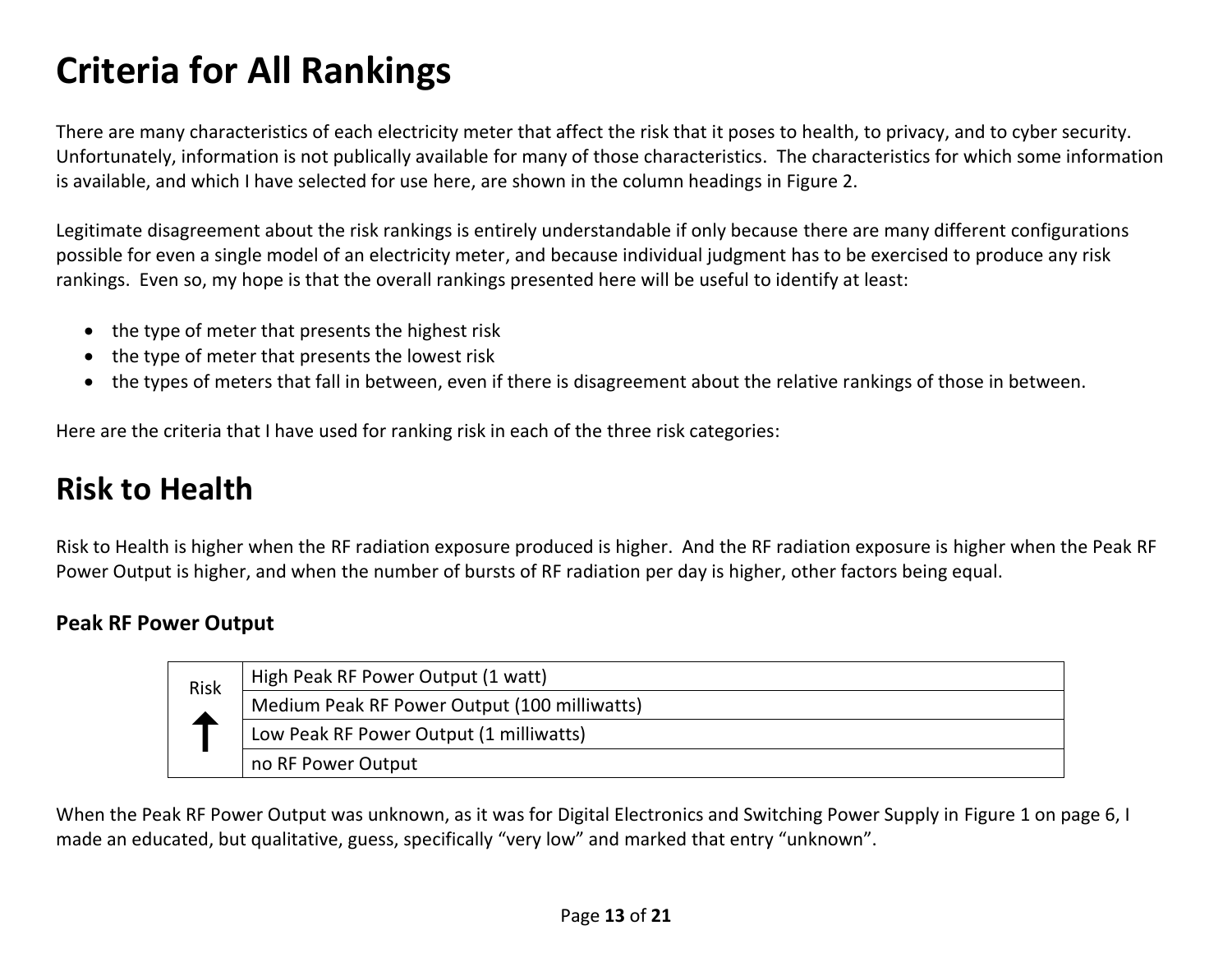#### **Number of Bursts of Radiation per Day**

|             | High number of bursts of RF radiation per day (more than 10,000 per day)                      |
|-------------|-----------------------------------------------------------------------------------------------|
| <b>Risk</b> | Medium number of bursts of RF radiation per day (There were no meters in this group, so I did |
|             | not define a specific level.)                                                                 |
|             | Low number of bursts of RF radiation per day (8 per month)                                    |
|             | No burst of radiation, ever                                                                   |

When the number of bursts of radiation per day is unknown, as it was for the Home Area Network (HAN) in [Figure 1](#page-5-0) on page [6,](#page-5-0) I made an educated, but qualitative, guess of "high" and marked the entry "unknown".

#### **Number of People Exposed to Radiation**

The Risk to Health is also increased, in a societal sense, when more people are exposed to the radiation. The number of people that are exposed to the radiation is greater when the Peak RF Output Power is higher, because the size of the region exposed to the radiation increases, encompassing more people. So the Peak RF Output Power plays at least two roles in risk, increasing both the risk to each individual, and the number of individuals at risk. Thus, the heading "Number of People Exposed to Radiation" does not appear explicitly in [Figure 1](#page-5-0) on page [6.](#page-5-0)



Largest number of people is reached with High Peak RF Power Output (1000 milliwatts). Medium number of people is reached with Medium Peak RF Power Output (100 milliwatts). Smallest number of people is reached with Low Peak RF Power Output (1 milliwatt). No people are reached with zero Peak RF Power Output.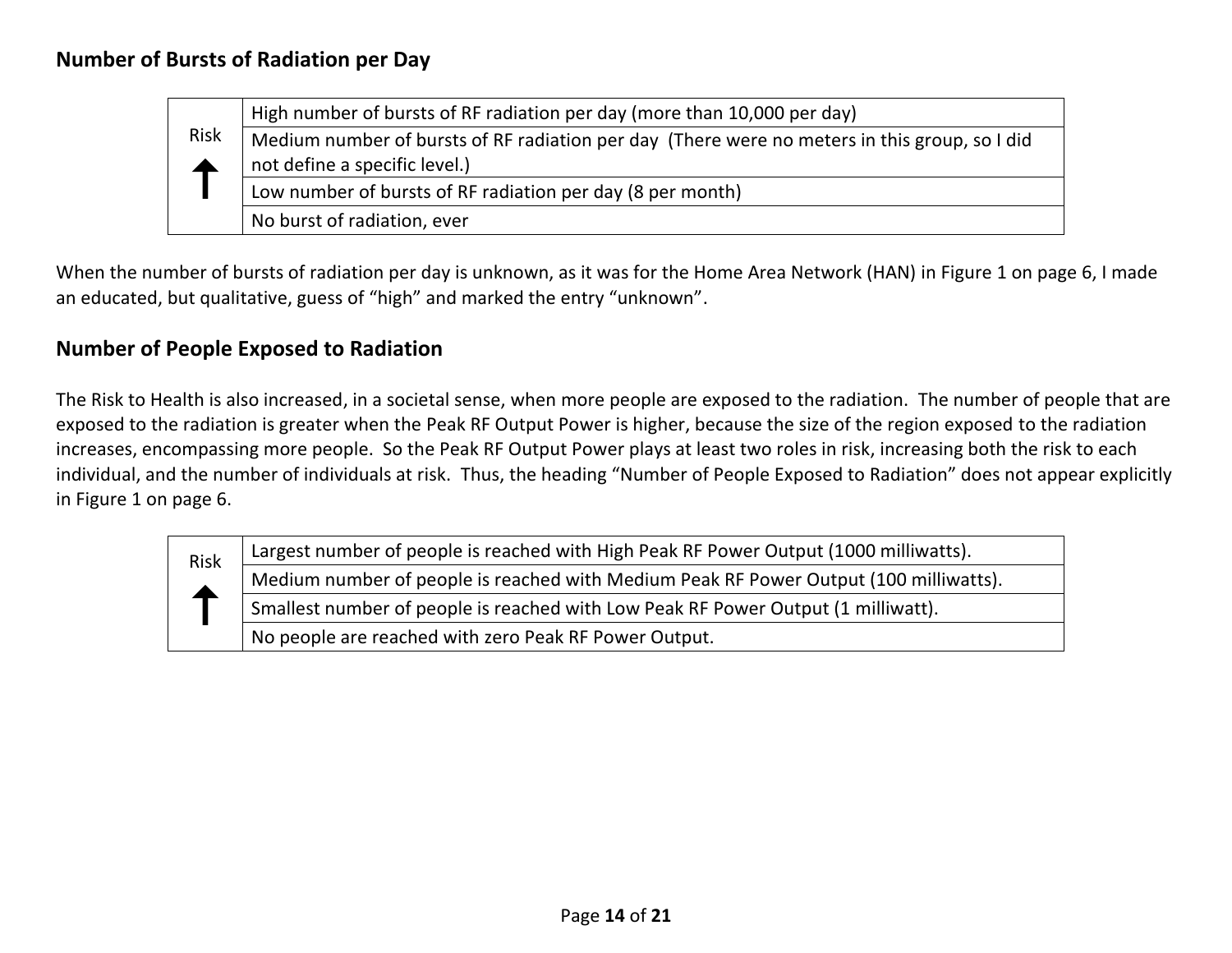### <span id="page-14-0"></span>**Risk to Privacy**

The criteria that affect the risk to privacy are different for different "audiences" for the data. By the *audience* I mean the people who are obtaining and exploring the data and thus invading someone's privacy. Here, I consider two different audiences:

- people *outside* of the electric power company
- the electric power company itself.

For people outside of the electric power company, the risk to privacy can be viewed as dependent on two categories of criteria:

- remote access to the data stream
- nature of the data.

But for the electric power company, which has full access to all of the data produced by its electricity meters, access is not an issue. Therefore, only the nature of the data is relevant here.

I considered what the electric power company might do with the data that it gathers, such as provide it to others outside the electric power company, which is an acknowledged public concern. That is an unknown that I could not see how to score here. But if this should occur, it would clearly be a monumental concern.

[Figure 2](#page-11-0) on page [12](#page-11-0) can be used to assess the risk to privacy from both audiences because the criteria have been separated into the two major categories just described. However, the overall "Risk to Privacy", as reported on the right side of that figure is reflective of both categories and thus assumes that the audience is the people outside of the electric power company. Inspecting the risk rankings under "Nature of the Data" alone, the overall "Risk to Privacy" from the electric power company can be seen to be equally as high, or higher, than that from the people outside the electric power company.

#### **Remote Access to the Data Stream**

The risk to privacy increases with the number of people who can potentially gain access, and with the ease with which those people can actually gain access to that data stream. By *access* to the data stream, I mean access through the system of which the meter is a part, not access obtained by physically cutting into a wire, a cable, or a fiber.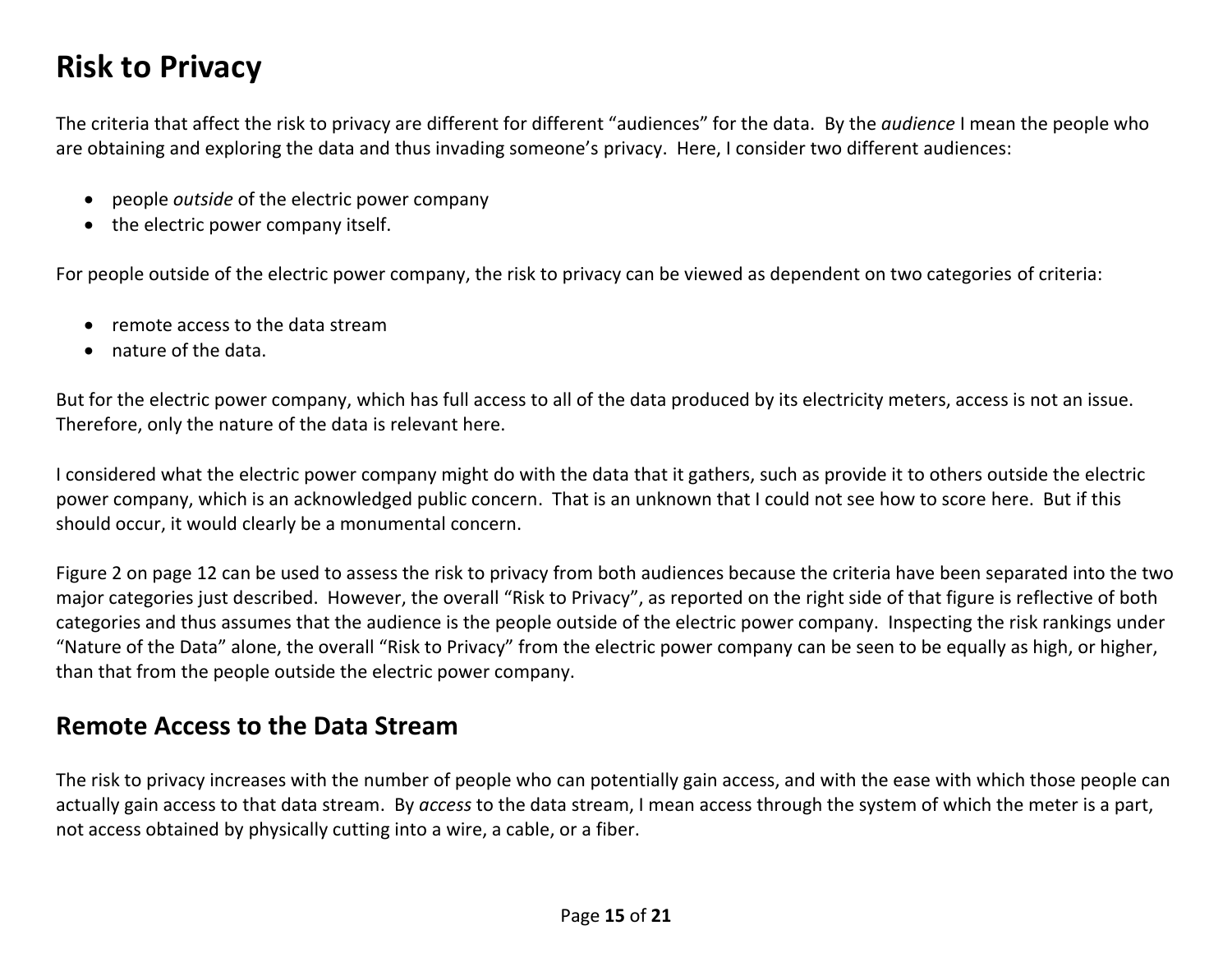#### **Number of People with Potential Remote Access to the Data Stream**

|             | Wired Internet data stream (both cable and fiber optic) provides the largest number of people |
|-------------|-----------------------------------------------------------------------------------------------|
|             | with potential for remote access to data stream.                                              |
| <b>Risk</b> | Wireless data stream provides an intermediate number of people with potential for remote      |
|             | access to data stream.                                                                        |
|             | Wired telephone landline provides the smallest number of people with potential for remote     |
|             | access to data stream.                                                                        |
|             | none                                                                                          |

When "none" applies there is no risk to privacy, no matter how the other criteria related to privacy are ranked. This case occurs for the Traditional Analog Mechanical Meter with No Wireless Communications Capability, and for the Basic Digital Electronic Meter.

#### **Ease of Gaining Remote Access to the Data Stream**

The risk to privacy also increases with the ease with which the people with potential remote access can actually gain access to the data stream.

| <b>Risk</b> | Wireless data stream is the easiest to which to gain remote access because it travels through the<br>air. |
|-------------|-----------------------------------------------------------------------------------------------------------|
|             | Wired Internet data stream (cable or fiber optic) is less easy to which to gain remote access.            |
|             | Wired telephone landline is the least easy to which to gain remote access.                                |
|             | no remote data stream to access                                                                           |

When there is no remote data stream to access, there is no risk to privacy, no matter how the other criteria related to privacy are ranked. This case applies only for the Traditional Analog Mechanical Meter with No Wireless Communications Capability, and for the Basic Digital Electronic Meter, both of which have no wireless or wired communications capability.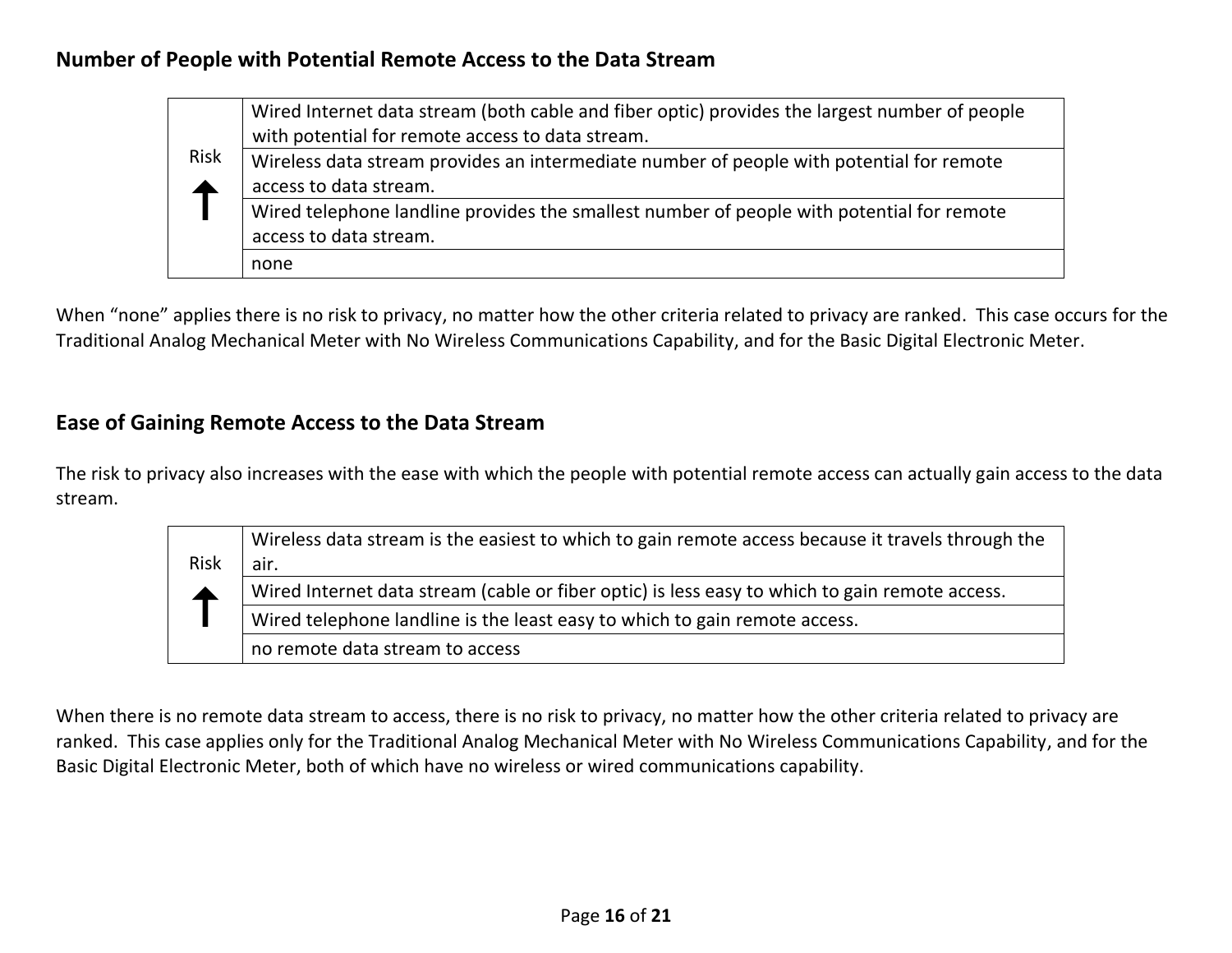### **Nature of the Data**

The characteristics of the data affect the degree to which it is useful for invading privacy.

#### **Timeliness**

Data that are more timely are more likely to be useful for invading privacy.



Risk

 $\uparrow$ 

Timely data are more useful for invasion of privacy.

Old data are less useful for invasion of privacy.

#### **Granularity**

Data that are more highly time resolved (more granular) are more likely to be useful for invading privacy.

Highly granular (highly time-resolved) data are more useful for invasion of privacy.

Less granular (less time-resolved) data are less useful for invasion of privacy.

#### **Variety**

Higher numbers of types of data are more likely to be useful for invading privacy.



More data types are more useful for invasion of privacy.

Fewer data types are less useful for invasion of privacy.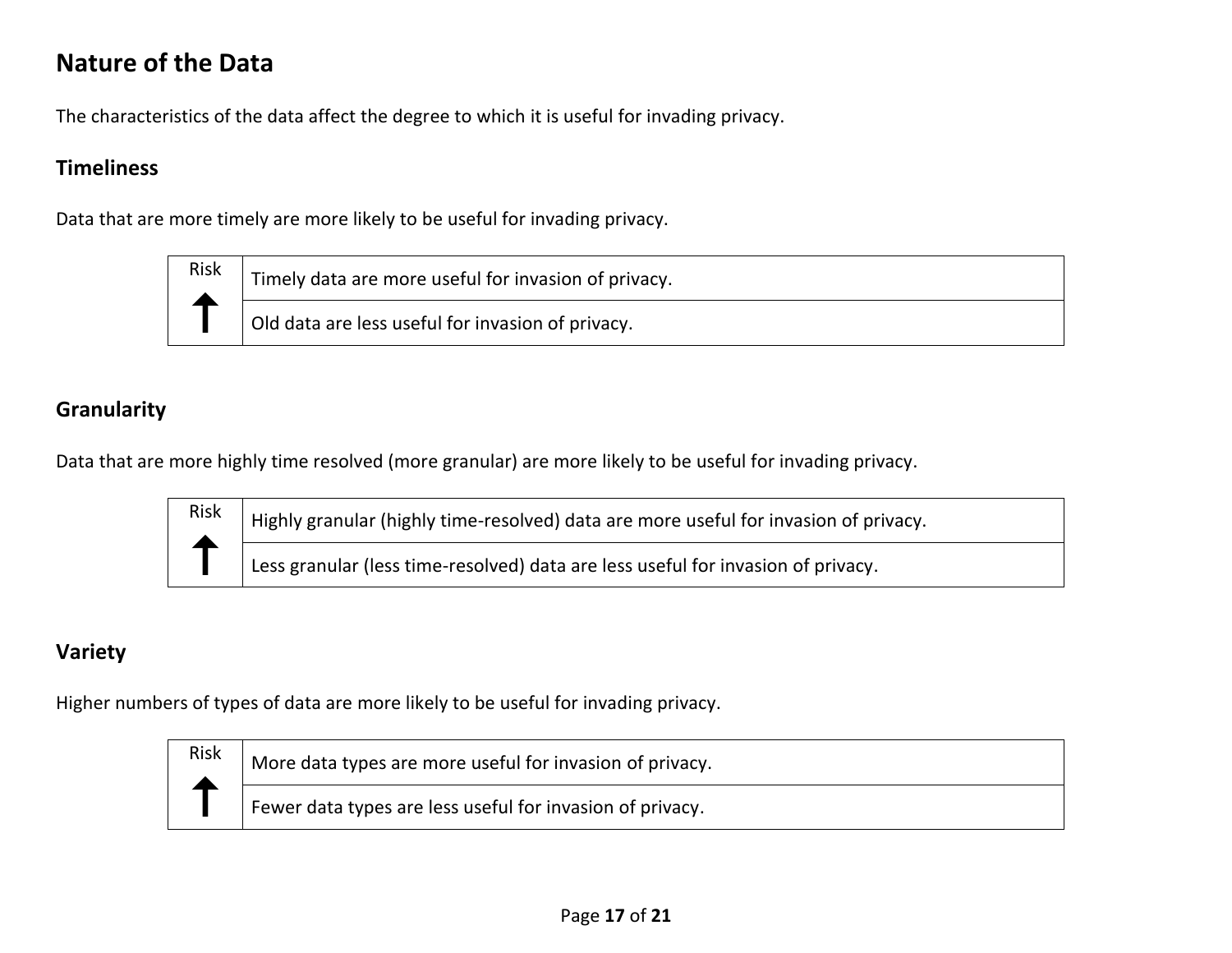### <span id="page-17-0"></span>**Risk to Cyber Security**

Note that I use the phrase "cyber security" in a very limited sense in this document. The phrase refers to the security of the meter from external signals

- that can disrupt the meter itself (such as, by changing its readings or by changing its internal programming)
- that can cause the meter to do damage outside of itself (such as, by shutting down all power to the customer).

I have not considered cyber security in the sense that the meter might serve as a gateway to the network of which the meter is a part, and do damage through that network. Whether that is possible is beyond my knowledge. Certainly, if that is possible, that would be a monumental concern.

Nor have I considered cyber security in the sense that the community-based transmitters/receivers of the electric power company might serve as gateways to the network. Again, that is beyond my knowledge. If possible, that would also be a monumental concern.

#### **Number of People with Potential Remote Access to the Meter**

The risk to cyber security increases with the number of people who have potential remote access to the meter.

| <b>Risk</b> | Wired Internet data stream (both cable and fiber optic) provides the largest number of people<br>with potential remote access to the meter. |
|-------------|---------------------------------------------------------------------------------------------------------------------------------------------|
|             | Wireless data stream provides an intermediate number of people with potential for remote<br>access to the meter.                            |
|             | Wired telephone landline provides the smallest number of people with potential for remote<br>access to the meter.                           |
|             | none                                                                                                                                        |

When "none" applies there is no risk to cyber security, no matter how the other criteria related to cyber security are ranked. This case occurs only for the Traditional Analog Mechanical Meter with No Wireless Communications Capability, and for the Basic Digital Electronic Meter.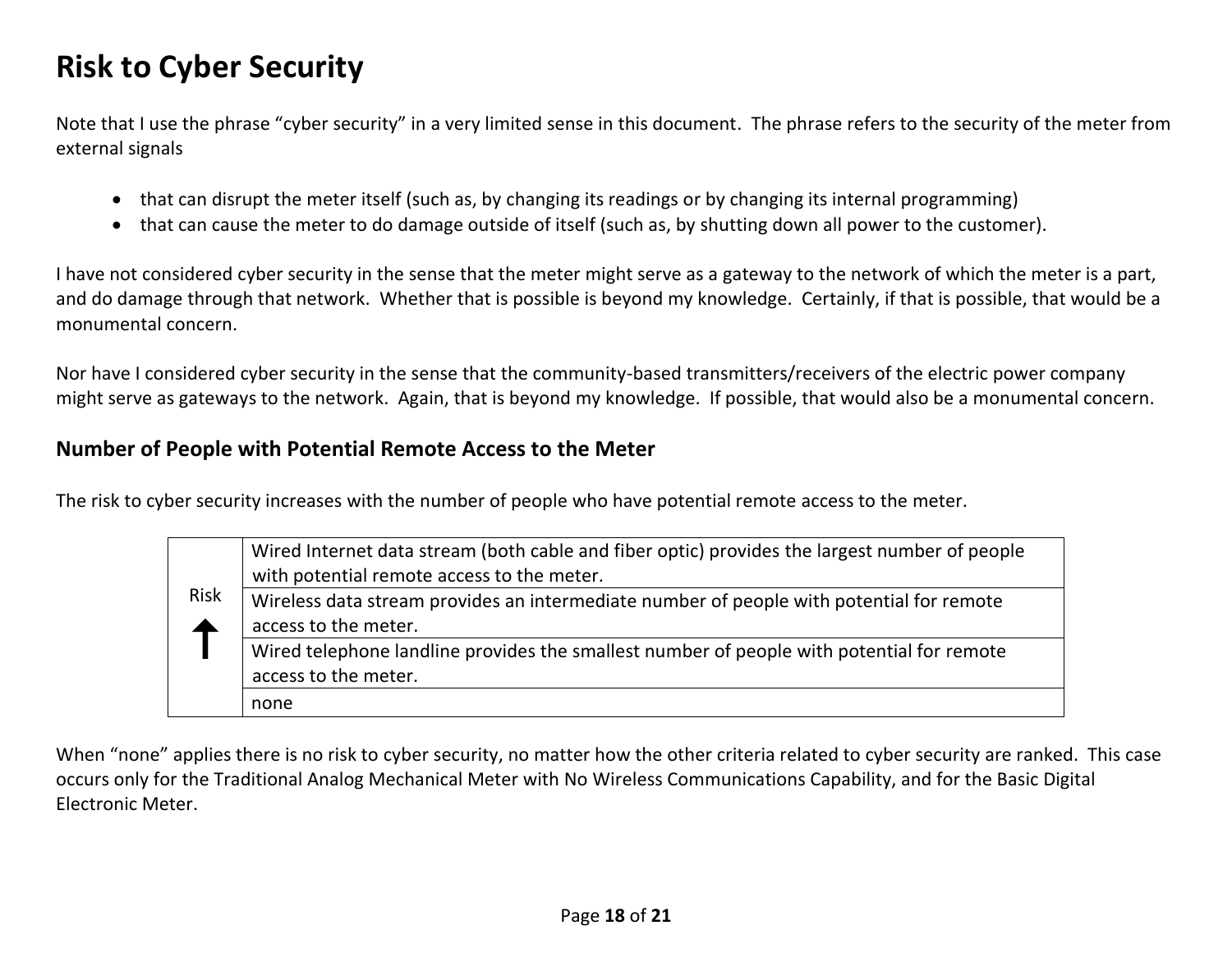#### **Ease of Gaining Remote Access to the Meter**

The risk to cyber security increases with the ease of gaining access to the meter remotely.

Risk  $\uparrow$ Meter with wireless communications is the easiest to access remotely because all signals travel through the air. Meter with wired Internet communications (cable or fiber optic) is less easy to access remotely. Meter with wired telephone landline communications is the least easy to access remotely. Meter with no means of remote access.

When there is "no means" of remote access, there is no risk to cyber security, no matter how the other criteria related to cyber security are ranked. This case applies only for the Traditional Analog Mechanical Meter with No Wireless Communications Capability, and for the Basic Digital Electronic Meter, both of which have no wireless or wired communications capability.

#### **Vulnerability of Meter to Being Harmed or to Doing Harm**

The risk to cyber security increases with the vulnerability of the meter to being harmed or to doing harm.

| <b>Risk</b> | Meter has an internal shutdown switch. (That switch is always remotely controllable whenever<br>present.) |
|-------------|-----------------------------------------------------------------------------------------------------------|
|             | Meter has no internal shutdown switch.                                                                    |
|             | Meter can be accessed but has no ability to act on incoming signals.                                      |
|             |                                                                                                           |

Risk  $\uparrow$ Meter has internal software that can be remotely reprogrammed. Meter has no internal software, or has internal software that cannot be remotely reprogrammed. Meter can be accessed but has no ability to act on incoming signals.

If the meter cannot act on incoming signals, it is not vulnerable in the sense meant here. Several of the meters addressed in this document appear to be invulnerable, in this sense, as shown in [Figure 2](#page-11-0) on page [12.](#page-11-0)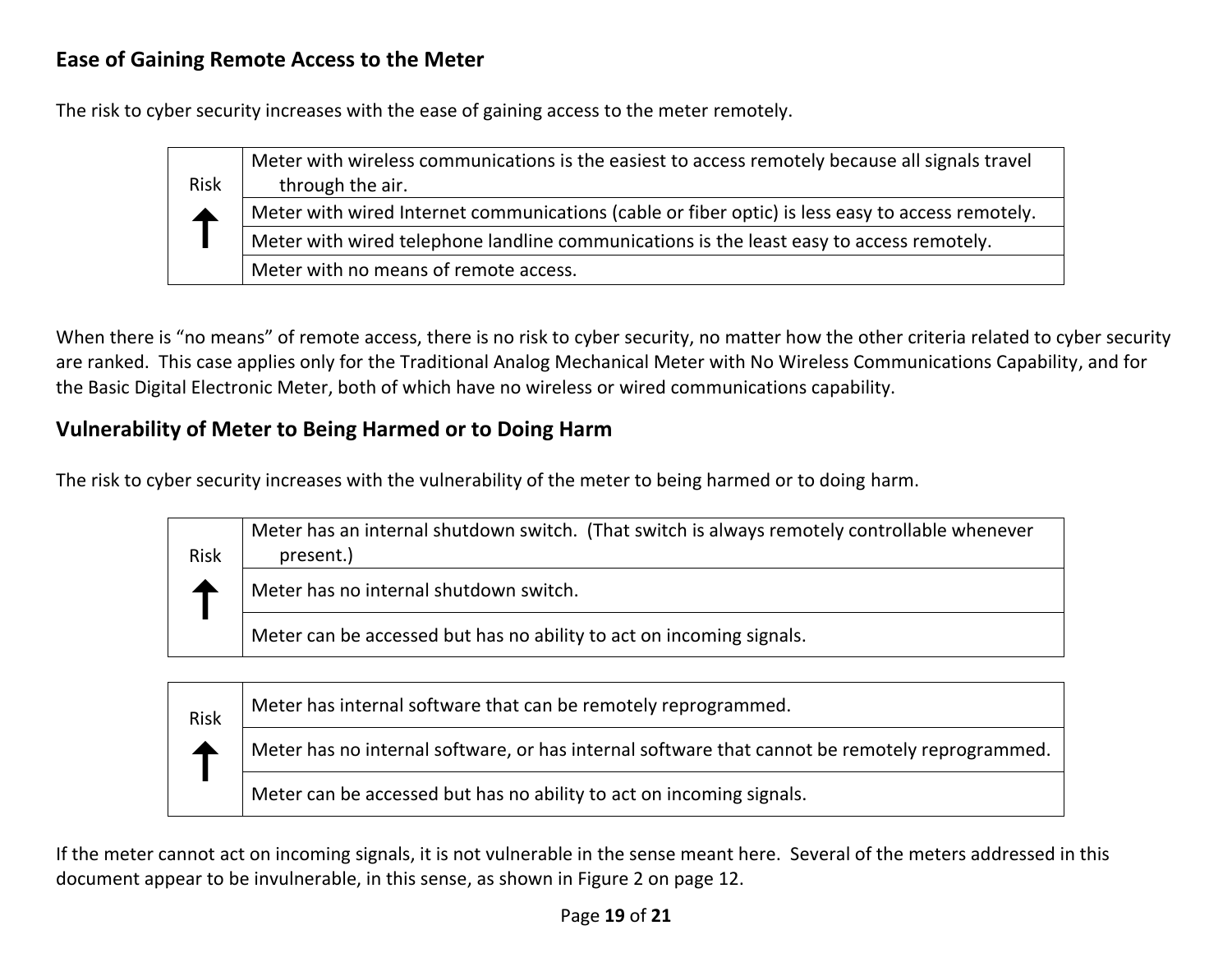# <span id="page-19-0"></span>**Limitations to this Analysis**

There are many limitations to this analysis:

- The variety of electricity meters available is so great that not all of them could be addressed here.
	- o That variety is increased by the availability of hardware options and software programmability for some of the meters.
	- o Some of the hardware options can be implemented not only by the manufacturers of the meters, but also by the electric power companies, both before installation and after installation.
	- o Some of the software programmable capabilities can be exercised not only before installation but also after installation, and even *remotely* after installation and thus invisibly to the customer.
- The risk presented by a given meter is highly dependent on the options included in it. So the generalizations made here for a given category of meters may apply to a greater or a lesser degree depending on those options.
- New meters are being created all the time.
- It is impossible to obtain all of the information pertinent to assessing the risk of a given meter to health, privacy, and cyber security, for several reasons:
	- o Some of the information needed is regarded as confidential or proprietary
		- **•** by the manufacturers of the meters
		- **•** by the testing laboratories that prove the compliance of the meters with the regulations of the Federal Communications Commission
		- by the electric power companies that buy and install the meters for their customers.
	- o Some manufacturers and electric power companies decline to provide information about the meters, even if that information is not formally considered confidential or proprietary. No reason is usually given.
	- o Some of the information needed may never have been generated.

#### Page **20** of **21**